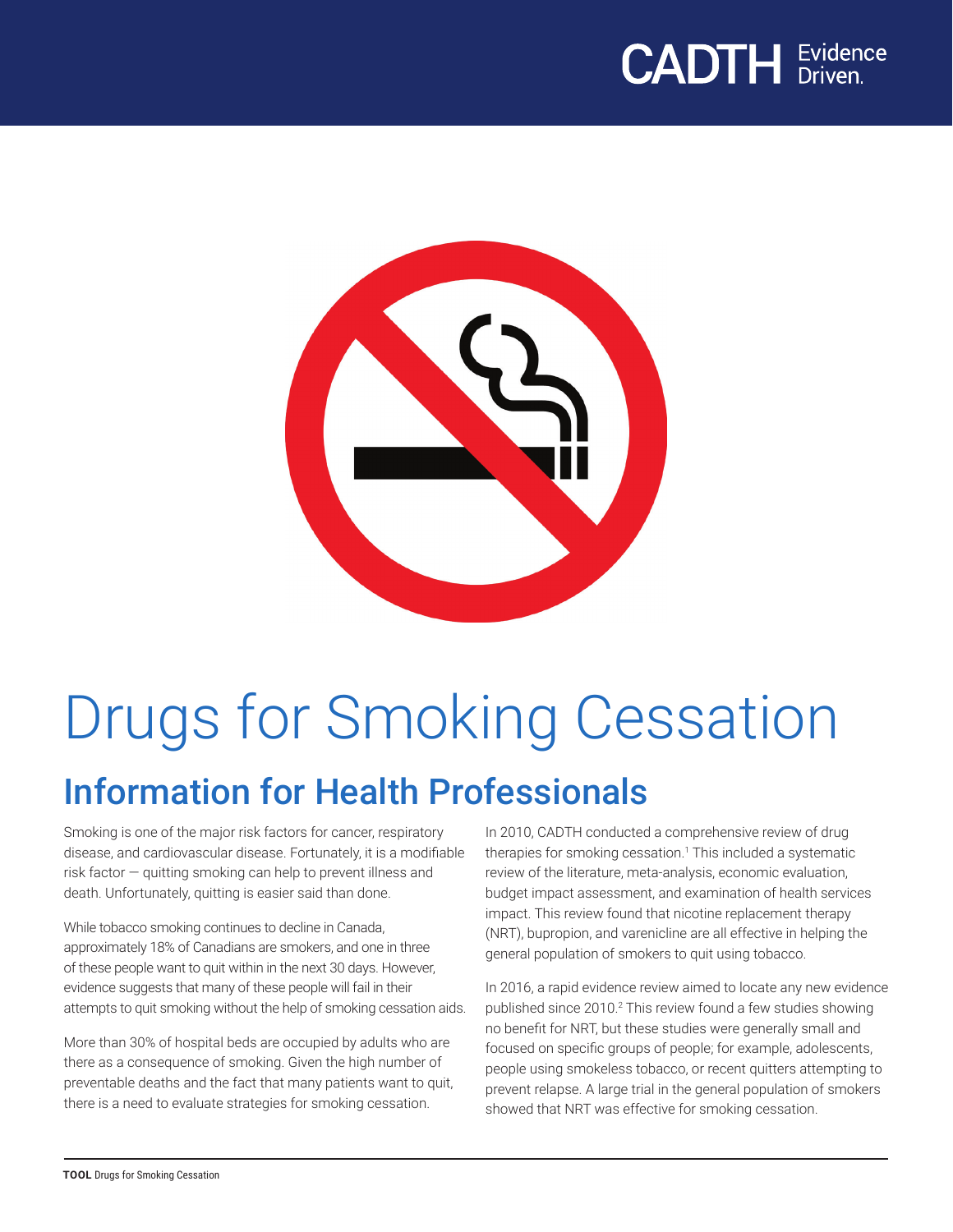**Drugs for Smoking Cessation. Adapted with permission from RxFiles, www.rxfiles.ca.**<br>Regier L, Jensen B, Chan W. Tobacco / smoking cessation pharmacotherapy. RxFiles drug comparison charts. 10th ed. Saskatoon, SK: Saskatoo

| <b>Drug and Availability</b>                                                                                                                 | <b>Common Adverse Events, Contraindications, Monitoring</b>                                                                                                                                                                                                                                                                                                                                                                                                                                                                                                                | Advantages, Disadvantages, Comments                                                                                                                                                                                                                                                                                                                                                                                                                                                                                                                                        | <b>Dosing Schedule</b>                                                                                                                                                                                                                                                                                                                     | Cost for $\sim$ 12 weeks <sup>a</sup>              |
|----------------------------------------------------------------------------------------------------------------------------------------------|----------------------------------------------------------------------------------------------------------------------------------------------------------------------------------------------------------------------------------------------------------------------------------------------------------------------------------------------------------------------------------------------------------------------------------------------------------------------------------------------------------------------------------------------------------------------------|----------------------------------------------------------------------------------------------------------------------------------------------------------------------------------------------------------------------------------------------------------------------------------------------------------------------------------------------------------------------------------------------------------------------------------------------------------------------------------------------------------------------------------------------------------------------------|--------------------------------------------------------------------------------------------------------------------------------------------------------------------------------------------------------------------------------------------------------------------------------------------------------------------------------------------|----------------------------------------------------|
| NRT:<br><b>General Comments</b>                                                                                                              | Adverse events:<br>arthralgias/back pain ≥ 5%; gastrointestinal: flatulence 4%, nausea, diarrhea, taste change, etc.; acne<br>3%; dysmenorrhea 3%<br><b>Contraindications:</b><br>caution in angina/CAD or recent MI (however, some would suggest safer than smoking);<br>hypersensitivity to components; eczema<br>Monitoring:<br>individualize dose, increase if withdrawal, decrease if adverse effects; if no response in 4 weeks, stop,<br>reassess, reinitiate?                                                                                                      | Comments<br>. Maintains stimulation of nicotine receptors to minimize or eliminate craving and withdrawal symptoms.<br>• Non-prescription<br>. No evidence of a difference between formulations; choose specific formulation based on adverse effects,<br>contraindications, and patient preferences<br>· Some real-life studies have found long-term results are no better than placebo; effectiveness may depend<br>on co-interventions and/or highly motivated patients                                                                                                 | • May use ≤ 6 months and start ≥ 2 weeks before quit attempt                                                                                                                                                                                                                                                                               |                                                    |
| <b>NRT Patch:</b><br>Nicoderm 7, 14, 21 mg/day patch<br>Habitrol 7, 14, 21 mg/day patch<br>Nicorette 5, 10, 15 mg/16 hours patch<br>Generics | Adverse events:<br>skin irritations 32%; headache $\sim$ 20%; insomnia and nightmares (if worn at night)<br>Contraindication:<br>remove prior to MRI (contains aluminum); NOT contraindicated in CVD<br>Monitoring:<br>in pregnancy, if possible, apply patch for only 16 hours/day to decrease embryo-fetal exposure; if<br>insomnia/disturbing dreams, remove patch at night                                                                                                                                                                                             | Advantages<br>• Convenient once-daily dosing, slow constant release rate, more tolerable adverse events<br>· Fewer CVD events, option (at least 2 weeks) after MI<br><b>Disadvantages</b><br>• No spikes in concentrations to correspond with cravings<br>Comments<br>• Smoking with patch may increase nicotine risks, but is not contraindicated<br>· Starting 1 to 4 weeks before quit date may increase success rate<br>• Tapering not always necessary<br>• Two patches may be required in heavy smokers<br>• Apply new patch to clean, dry, non-hairy area every day | • Patient smoking < 10 cigs/day, weight < 45 kg, or heart disease<br>∘ 14 mg daily for 6 weeks,<br>∘ then 7 mg daily for 2 weeks<br>Patient smoking > 10 cigs/day:<br>∘ 21 mg daily for 6 weeks,<br>• then 14 mg daily for 2 weeks,<br>∘ then 7 mg daily for 2 weeks<br>· Different manufacturers may give slightly different instructions | \$360                                              |
| <b>NRT Gum:</b><br>Sugar-Free, Flavours<br>Nicorette 2 mg, 4 mg gum<br>Thrive 2 mg, 4 mg gum<br>Generics                                     | Adverse events:<br>cough, throat irritation - usually mild<br>Contraindications:<br>dental problems, temporomandibular joint syndrome<br>Monitoring:<br>coffee and acidic beverages (e.g., juice, pop) impair absorption; space by $\geq 15$ minutes                                                                                                                                                                                                                                                                                                                       | Advantages<br>· Flexible dosing schedule<br>· Quick delivery via buccal mucosa<br>· In pregnancy, some prefer acute source (gum or inhaler) over constant source (patch)<br>Disadvantages<br>• Unpleasant taste<br>• Not advised for high-risk cardiac patients<br>• Risk of dependence<br>Comments<br>• "Park and chew" – chew gum a few times, then hold in side of mouth for 1 minute; repeat for about 30 minutes                                                                                                                                                      | Patient smoking < 15 cigarettes/day: 2 mg<br>Patient smoking > 15 cigarettes/day, or smoking within 30 minutes of waking: 4 mg<br>$\sim$ 1 piece/hour, as needed;<br>maximum 20 pieces/day; average 10 to 16 pieces/day<br>Individual taper                                                                                                | \$340                                              |
| NRT Inhaler:<br>Nicorette 4 mg (per 10 mg cartridge)<br>QuickMist Mouth Spray                                                                | Adverse events:<br>throat irritation 66%, cough 32%, rhinitis 23%, dyspepsia 18%                                                                                                                                                                                                                                                                                                                                                                                                                                                                                           | Advantages<br>• Flexible dosing schedule<br>· Quick delivery of high dose convenient for severe cravings<br>· Mimics habitual hand-to-mouth motion<br><b>Disadvantages</b><br>. Not recommended for high-risk cardiac patients<br>Comments<br>$\cdot$ 10 puffs = 1 puff from cigarette<br>• Maximum absorption with ~ 20 minutes of short, continuous, frequent puffing<br>· Once punctured, cartridge viable for 24 hours                                                                                                                                                 | • 6 to 16 cartridges/day for 12 weeks, then individualized taper over the course of 6 to 12 weeks                                                                                                                                                                                                                                          | \$440                                              |
| <b>NRT Lozenge:</b><br>Sugar-Free, Flavours<br>Nicorette 2, 4 mg<br>Thrive 1, 2 mg<br>Generics                                               | Adverse events:<br>soreness in gums, teeth, throat; hiccups; heartburn, indigestion                                                                                                                                                                                                                                                                                                                                                                                                                                                                                        | Advantages<br>• Convenient, inconspicuous, good with dentures<br>• Flexible dosing schedule<br>Comments<br>$\cdot$ "Park and suck" $-$ suck until strong taste, then hold in side of mouth for 1 min., repeat; lozenge lasts $\sim$ 30 min.<br>• Lozenge delivers more nicotine per piece as compared with gum: 2 mg lozenge $\approx$ 4 mg gum                                                                                                                                                                                                                            | · Patient with first craving > 30 min. after awakening: 2 mg<br>· Patient with first craving > 30 min. after awakening: 4 mg<br>Use 1 lozenge every 1 to 2 hours for 6 weeks, then every 2 to 4 hours for 3 weeks, then every 4 to 8 hours<br>for 3 weeks<br>· Maximum 15 x 2 mg lozenges per day                                          | \$340                                              |
| <b>Bupropion:</b><br>Zyban 150 mg tablet<br>Wellbutrin (not indicated for smoking<br>cessation)                                              | Adverse events:<br>insomnia, agitation, tremor, decreased appetite, gastrointestinal upset, dry mouth, seizure (1/1,000 at<br>300 mg/day), aggression/suicide? (n = 14)<br><b>Contraindications:</b><br>personal or family history of seizures; increased risk for seizures (e.g., eating disorders); head<br>trauma; patients on MAO inhibitors within 14 days; caution in breastfeeding<br>Monitoring:<br>CYP 450 2B6 and 2D6 drug interactions (e.g., carbamazepine, phenytoin, and rifampin decrease<br>levels of bupropion; cimetidine increases levels of bupropion) | Advantages<br>• Option for patients with concomitant depression<br>• May delay weight gain and cravings post-smoking cessation<br>• NOT contraindicated in patients with CVD or on SSRIs<br>Disadvantages<br>· Slower onset (1 to 2 weeks)<br>Comments<br>• An atypical antidepressant that inhibits the reuptake of norepinephrine and dopamine<br>• Prescription only<br>$\cdot$ May combine bupropion with NRT in patients with severe cravings or withdrawal symptoms                                                                                                  | 150 mg daily for 3 days, then 150 mg SR twice daily for 7 to 12 weeks<br>Begin ≥ 1 week before cessation of smoking<br>Take second dose in the early evening to minimize insomnia, but allow at least 8 hours between doses<br>Reduce dose in renal dysfunction                                                                            | \$215                                              |
| Varenicline:<br>Champix 0.5,1 mg tablet<br>(two-week starter pack available)                                                                 | Adverse events:<br>nausea 30%; sleep/dream disturbance 18%; taste disturbance; aggression?<br>Monitoring:<br>increased nausea with NRT, increased intoxication with alcohol<br>Contraindications:<br>possibly end-stage renal disease, epilepsy, or suicidal; caution in pregnancy and breastfeeding                                                                                                                                                                                                                                                                       | Comments<br>. A nicotine receptor partial agonist with partial antagonist properties, varenicline reduces cravings for<br>nicotine and also reduces the pleasurable effects of using tobacco<br>• Prescription only<br>• At 12 weeks, weight gain was more than with bupropion but less than with placebo                                                                                                                                                                                                                                                                  | . 0.5 mg daily for 3 days, then 0.5 mg twice daily for 4 to 7 days, then may increase to 1 mg twice daily<br>Set a quit date $\sim$ 1 to 12 weeks after starting<br>Reduce dose in renal dysfunction                                                                                                                                       | \$340                                              |
| Smoking/Tobacco:<br>All forms                                                                                                                | Quit-smoking advice from a clinician, even brief, can improve cessation by 30%. Some smokers attempt 10 times before quitting! Withdrawal symptoms better after 1 to 3 weeks.                                                                                                                                                                                                                                                                                                                                                                                              |                                                                                                                                                                                                                                                                                                                                                                                                                                                                                                                                                                            | $\cdot$ 1 to 3 mg nicotine per cigarette; 1 pack = $\sim$ 25 cigarettes                                                                                                                                                                                                                                                                    | Cost savings for 1 pack/ day<br>smokers = $$1,100$ |

CAD = coronary artery disease; CVD = cardiovascular disease; MAO = monoamine oxidase; MI= myocardial infarction; min. = minute; MRI = magnetic resonance imaging; NRT = nicotine replacement therapy; SSRI = selective seroton